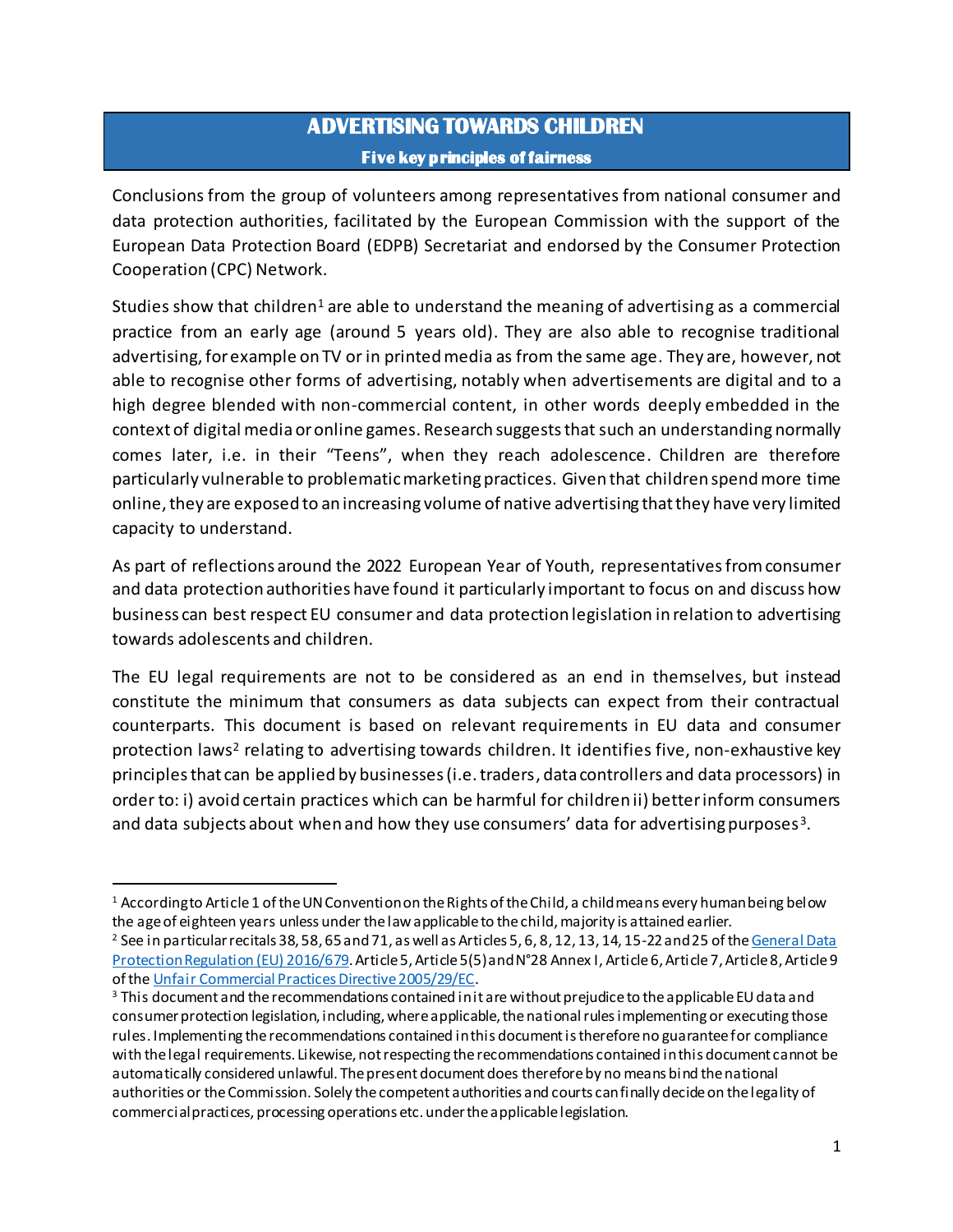Advertisements undeniably impact children's behaviour. When designing advertisements or developing marketing techniques that are likely to be seen or interact with children, businesses should bear in mind that children cannot always detect and understand the advertising purpose of specific messages or visuals in the same way as adults.

Children are particularly susceptible to subliminal commercial practices and marketing based on behavioural insights, and therefore particularly vulnerable, for example, in the following situations:

- *As children are curious and competitive by nature, they might click on advertisement messages, visuals or banners, in particular when linked to sounds or animations, without understanding their commercial purpose. This might especially be the case where advertisement messages, visuals or banners etc. are embedded into or 'hidden' in online games, websites or mobile applications and services, such as quizzes, digital painting, social media or video-sharing services that are particularly attractive for children.*
- *Due to their age and credulity, children often cannot understand that operators and providers of websites, applications, online games, or other digital content and services, that do not require monetary payment for their services, derive revenues from the use of their personal data.*
- *Children can find it difficult to understand that a given feature or content, for example avatars or artifacts, that the app- or game-developer uses in their advertisement for the game or app is, in fact, only available after additional (in-app or in-game) purchases (e.g. by purchasing digital currencies, so-called 'loot-boxes'<sup>4</sup> etc.).*
- *Children can often find it difficult to resist (social) pressure to purchase additional coins, token and other in-game or in-app content, for example avatars or artifacts, that are particularly attractive for children or even necessary to progress with a game.*
- *Children might find it more difficult to resist the purchase of additional in-game or in-app content where there exists uncertainty about their supply or availability, in particular, where those items are randomised or appear to be available only for a limited period of time (e.g. use of shop-refresh-timers).*
- *Due to their age and credulity, children might not be able to understand that the occurrence of the most desirable content among upgrades, maps, avatars etc. might be*

l

<sup>4</sup> Please note that under the national law in some Member States so-called 'loot-boxes' areconsidered gambling and can therefore not be offered on the market without a permit from the competent national authorities.